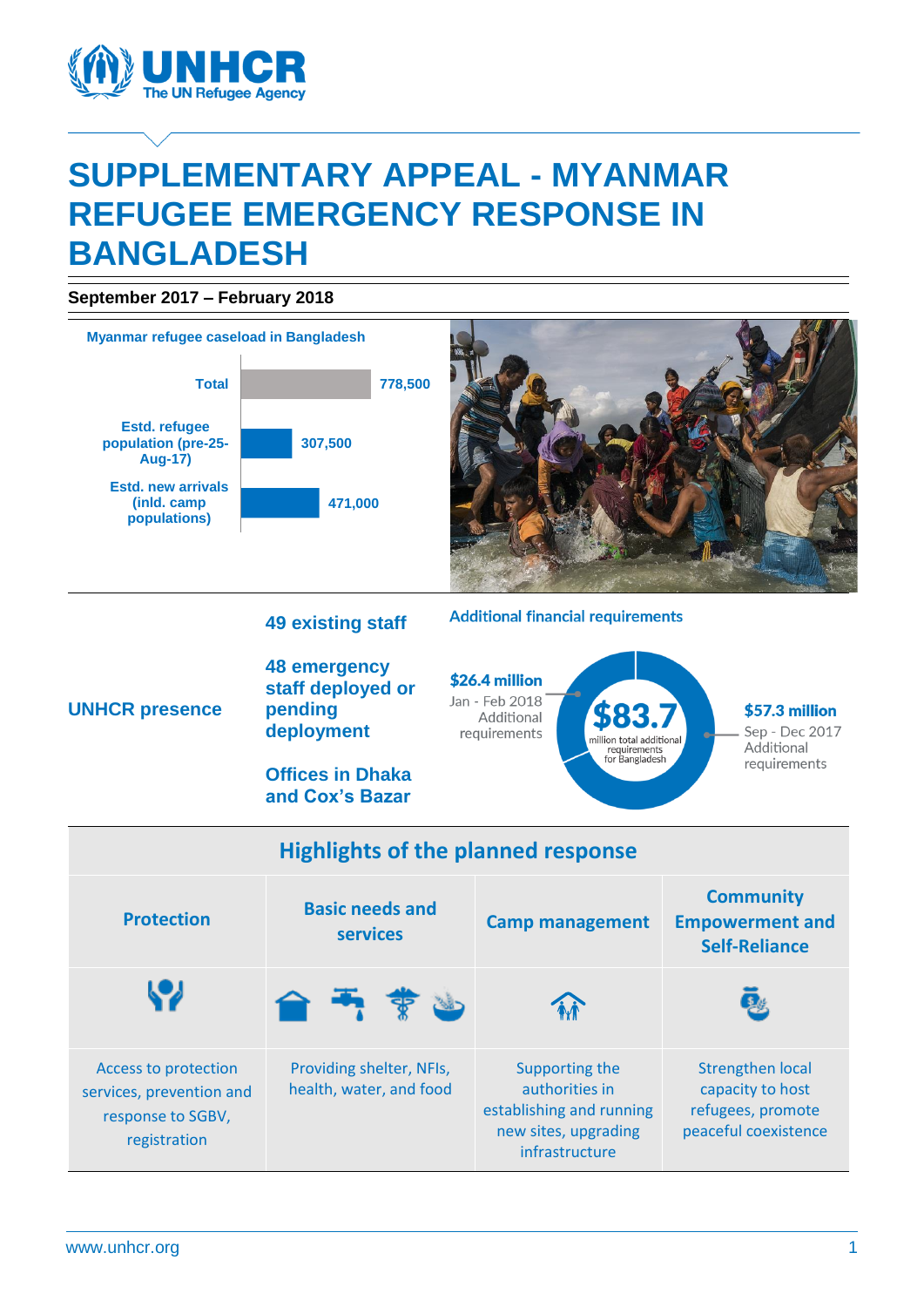

# **MAP OF THE AREA COVERED BY THIS APPEAL**

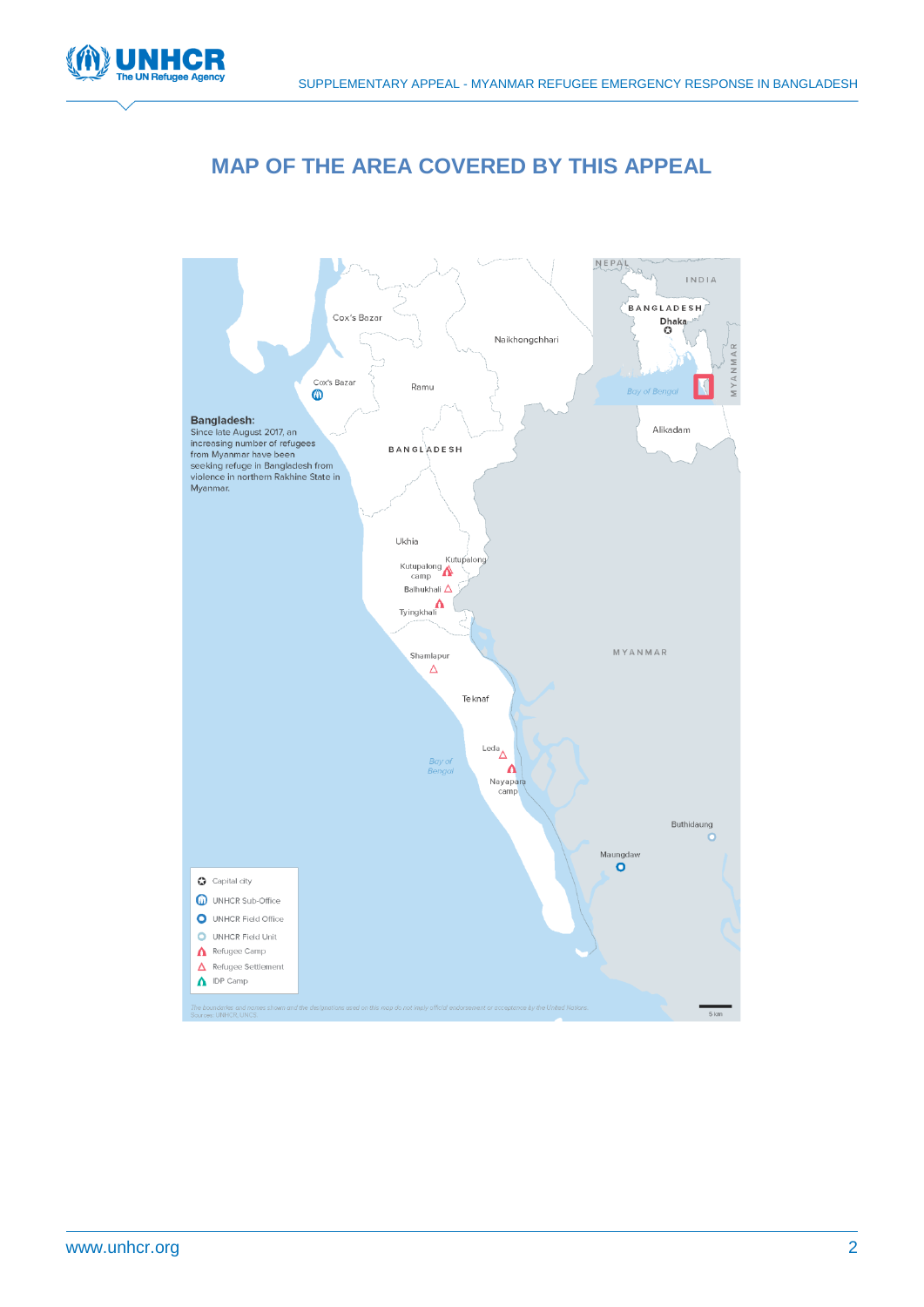

## **I. SUMMARY**

The security operations in Northern Rakhine State in Myanmar in response to the attacks on police and military posts launched on 25 August 2017 by the Arakan Rohingya Salvation Army (ARSA) triggered the largest and swiftest refugee exodus witnessed in the region in recent decades. With numbers at times reaching 20,000 people per day, 471,000 Rohingyas are estimate to have, as of the date of issuance of this appeal, sought safety in Bangladesh, principally in Cox's Bazar District. There, they have joined 33,000 Rohingyas registered as refugees in the camps in Kutupalong and Nayapar, as well as an estimated 274,500 others, mainly in so-called makeshift camps, and who are denoted as "undocumented Myanmar nationals".

UNHCR has declared a "Level 3 Emergency" for this refugee crisis. This Appeal presents UNHCR's financial requirements for its response, for which it is seeking \$83.7 million in urgent additional requirements from September 2017 through to February 2018.<sup>1</sup> The UNHCR response and requirements build on the respective elements of the "Preliminary Response Plan for the Influx into Cox's Bazar" initially drawn up by the Inter-Sector Coordination Group (ISCG), of which UNHCR is a member, and which was issued on 7 September 2017 to appeal for \$77 million for the response. This inter-agency plan is presently under revision. The UNHCR requirements presented in this Supplementary Appeal will be reflected in, and aligned with, the respective components of that revised appeal.

## **II. RESPONSE AND REQUIREMENTS**

The exodus is accompanied by compelling protection and humanitarian features:

- There is a large number of children, many of them separated from family members.
- There is also a large number of women, many of them single heads of households, as well as many elderly and persons living with disability.
- Many of the new arrivals are visibly traumatized and disoriented as a result of suffering from extreme violence and sexual abuse; from the loss of family members, relatives, and property; and from the ordeal of displacement they have endured.
- Some are ill, including those with injuries and other trauma.
- The camps and sites are saturated and available basic services stretched to the very limit.
- Problems of law and order and/or tensions within the refugee groups or with the host community are liable to occur at any moment.

 $\overline{a}$ 

*<sup>1</sup> The ExCom-approved annual programme budgets for the UNHCR Bangladesh country operation for 2017 was \$14.1 million, and for 2018 is \$14.5 million*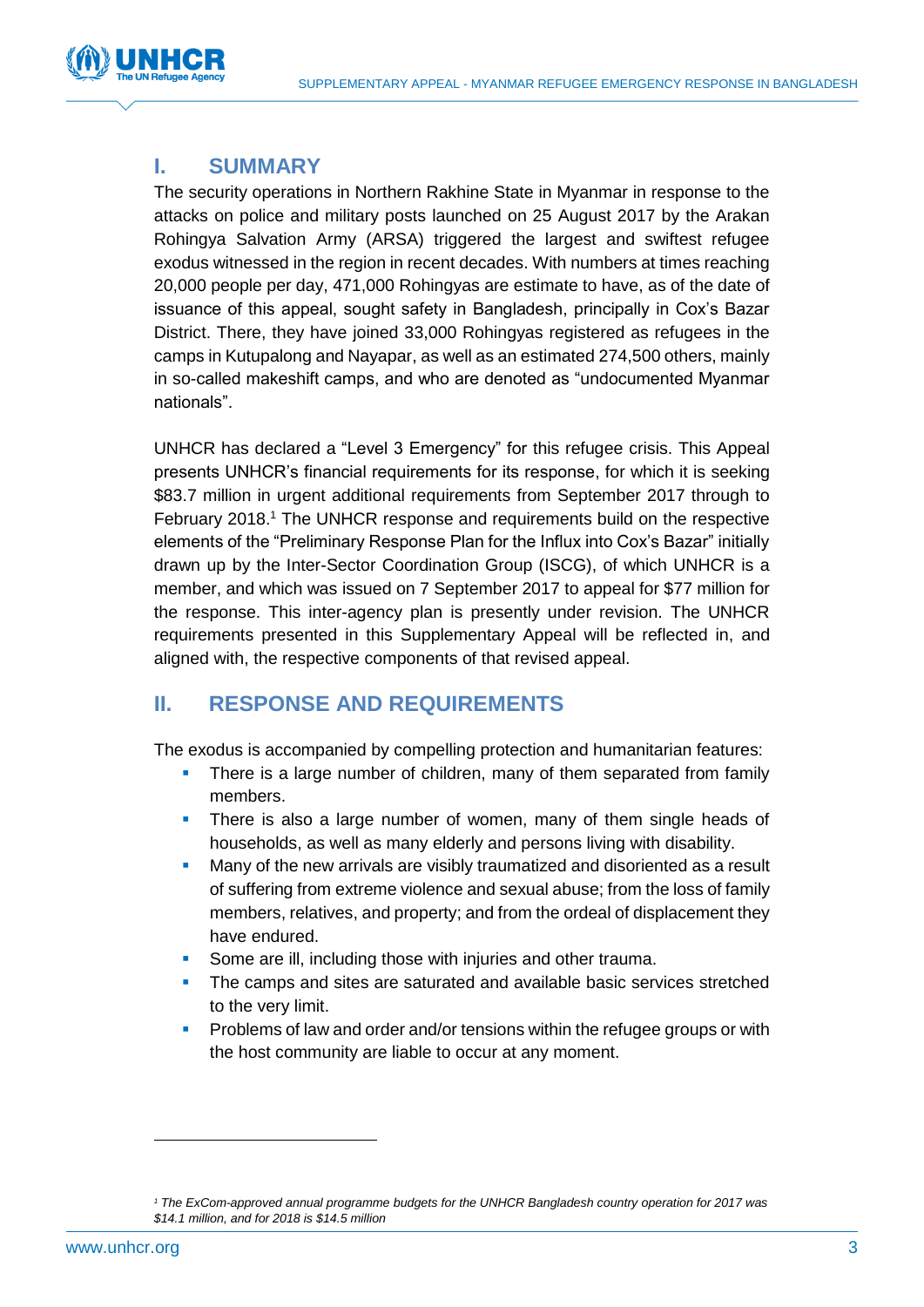

The Government and agency actors, including UNHCR, are rapidly mounting a response. Basic needs, including food and health care are being provided. Further to tarpaulins already being provided to the refugees, the Government has designated 2,000 acres of land near the existing Kutupalong site and called on UNHCR, IOM, WFP and other agencies to build 14,000 shelters and establish other services there as a matter of urgency. Government security personnel are being deployed to ensure law and order.

Yet, as the flow of arrivals continues unabated, congestion is becoming ever more acute and water, sanitation, health and shelter services are over-whelmed. The race to prevent a health epidemic, what would be an emergency within an emergency, is an urgent and overriding imperative.

UNHCR will continue to coordinate and work closely with the Government of Bangladesh and all agency partners to realize the most effective delivery of services and outcomes for refugees, and avoid overlaps, slippages and gaps. All the key sectors of UNHCR's interventions will be assessed for the prospect of using cash as the modality for achieving programme objectives. UNHCR's emergency response priorities are outlined in Part IV. Its highlights include:

- Continuation of UNHCR's support to the Government initially to carry out essential biometric registration of all the new arrivals as soon as possible and further elaborate the process to include all family members, vulnerability and socio-economic assessment, profiling and other disaggregated data fields that would help optimize protection and assistance delivery and medium to long-term programme objectives including solutions.
- **Core protection response including through community outreach,** especially to address SGBV, support survivors, ensure child protection and foster peaceful co-existence among the refugees themselves and with the host communities.
- **Providing life-saving support and sustainably meeting basic needs from** supplementary feeding programmes to shelter, water, sanitation, and health, to camp and site preparation and management in Kutupalong and Nayapara camps, through which new arrivals are transiting and being registered, and in the new site.

UNHCR has so far organized four airlifts. The first two delivered core relief items (CRIs) for 3,500 families, and 1,700 family tents. The third airlift contained CRIs and a rub hall, and the most recent delivered 25,000 plastic tarpaulins. Two more airlifts are being planned as of the issuance of this appeal. In addition to the 49 staff who were working in Bangladesh at the time of the crisis, it has deployed or is deploying 48 more. These are relief specialists to deal with specific elements of the response such as supporting the Government with registration, or to support or manage other life-saving interventions. The Office will continue to expand its presence, staff and operations as is necessary to match the scale and complexity of this still very fluid and evolving refugee crisis.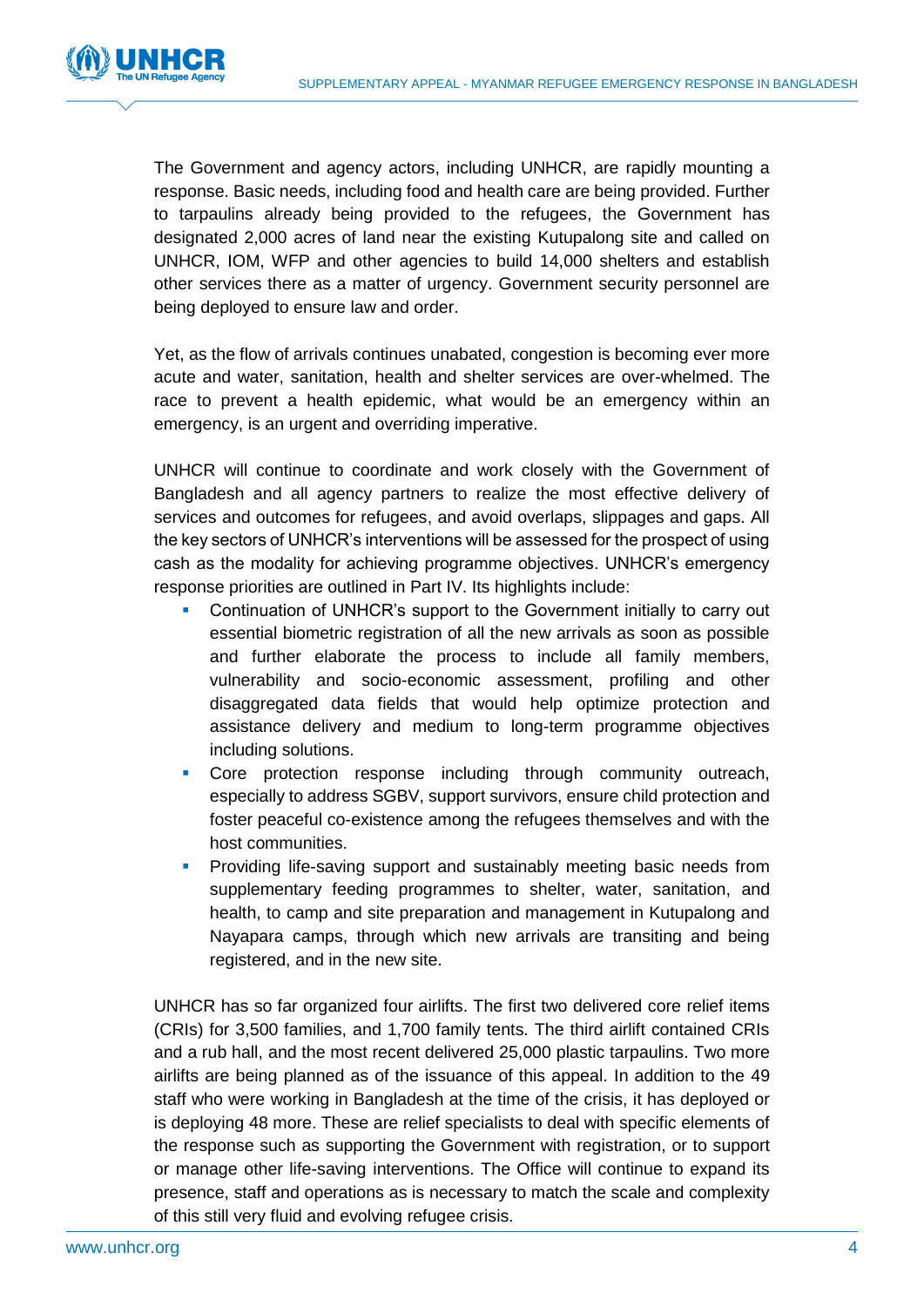

## **III COORDINATION AND PARTNERSHIPS FOR COMPREHENSIVE PROTECTION AND SOLUTIONS RESPONSE**

Both the ISCG and UNHCR plans and appeals have been elaborated under the thus far existing coordination arrangements according to which UNHCR has been limited to registering and extending protection and assistance to only the refugees in Kutupalong and Nayapara camps in Cox's Bazar. Those arrangements were established pursuant to the "National Strategy on Registered Refugees and Undocumented Myanmar Nationals" issued in 2013 under which the Government tasked IOM to coordinate humanitarian activities for what the Strategy termed "Undocumented Myanmar Nationals" outside official refugee camps, a population estimated to be around 200,000. In April 2017, the ISCG brought together all the agencies engaged in assisting the refugees.

Faced with what is manifestly a refugee emergency with striking and complex protection and solutions features, and as the operational response is becoming and must be delivered in an undifferentiated manner, UNHCR is in discussion with the Bangladeshi authorities, IOM and other players on arrangements that will allow it fully to engage its mandate for the most comprehensive protection and solutionsoriented response including support to host communities and local infrastructure.

UNHCR considers it vital for the response to already at this stage reflect mid- to long-term aspects while at the same time ensuring that voluntary return of refugees in safety, dignity and sustainability to Myanmar remains a viable option and, as feasible, worked for within an overall regional approach that also takes into account refugee populations from Myanmar in other countries. In this connection, UNHCR's presence and engagement in those countries with the refugees concerned and its long-term presence in Northern Rakhine itself offer unique and veritable assets and advantages for leveraging long-term solutions including, particularly, voluntary repatriation.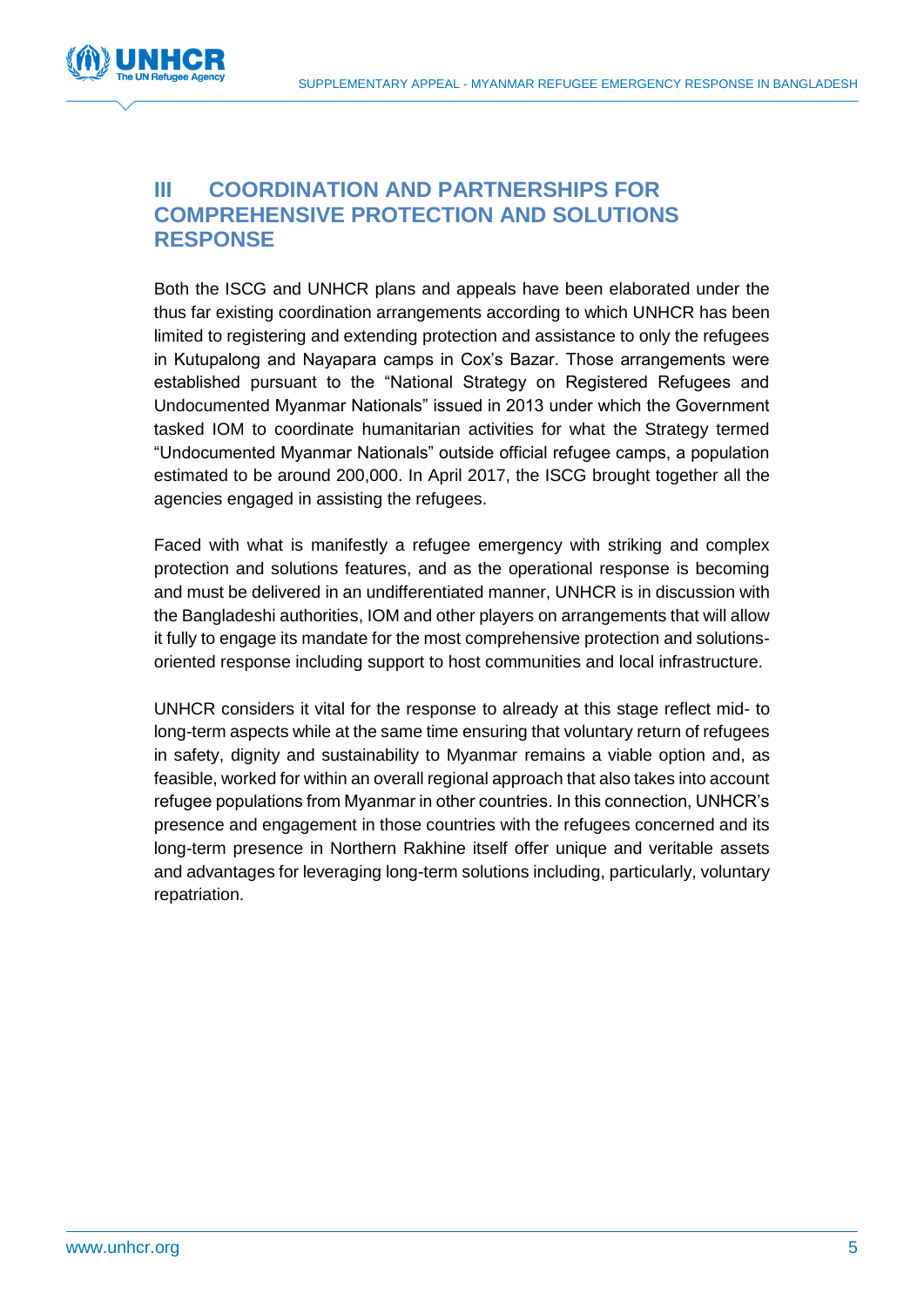

# **IV. KEY PRIORITIES**

# **Protection**

UNHCR's strategy will focus on registration, facilitate access to protection services, prevention and respond to SGBV and addressing the protection needs of unaccompanied and separated children and other key vulnerabilities. UNHCR will:

- **Support for the Government in building an effective registration system** through which all new arrivals and refugees and their family members can ultimately be comprehensively registered and key vulnerabilities, protection needs and other disaggregated data field collected to support effective protection, assistance and solutions interventions.
- Conduct protection monitoring and outreach across the country, including through community engagement and liaise and work with the local authorities to address and respond to identified protection needs, problems and challenges.
- **Ensure child protection, including establishment of child friendly and safe** spaces, special support to unaccompanied and separated children and psychosocial and recreational support.
- Ensure prevention of and response to SGBV, including specialized services and support for survivors.
- **I** Identify survivors of trauma and other psychological vulnerabilities and extend psychosocial counselling, pertinent referral and appropriate support including, but not limited, to cash-based interventions.
- Distribute dignity and sanitary supplies to women and girls.
- Support the capacity of the Government to manage and respond to refugee matters at large and protection in particular including through training, provision of relevant technical and material support and advisory and functional support towards policy, legal, institutional, administrative and systemic development or reform.

### **Shelter and NFIs**

Bearing in mind the parameters set by the Government, UNHCR will:

- Support the authorities in establishing and managing new camps or settlements in Cox's Bazar or elsewhere to accommodate newly arriving refugees.
- **Prioritize the provision of emergency shelter to the most vulnerable through,** among others, community-based shelter projects, family tents and pertinent core relief items.
- Likewise prioritize the establishment in the camps and settlements of public/communal water, sanitation and health facilities, accesses and other infrastructure.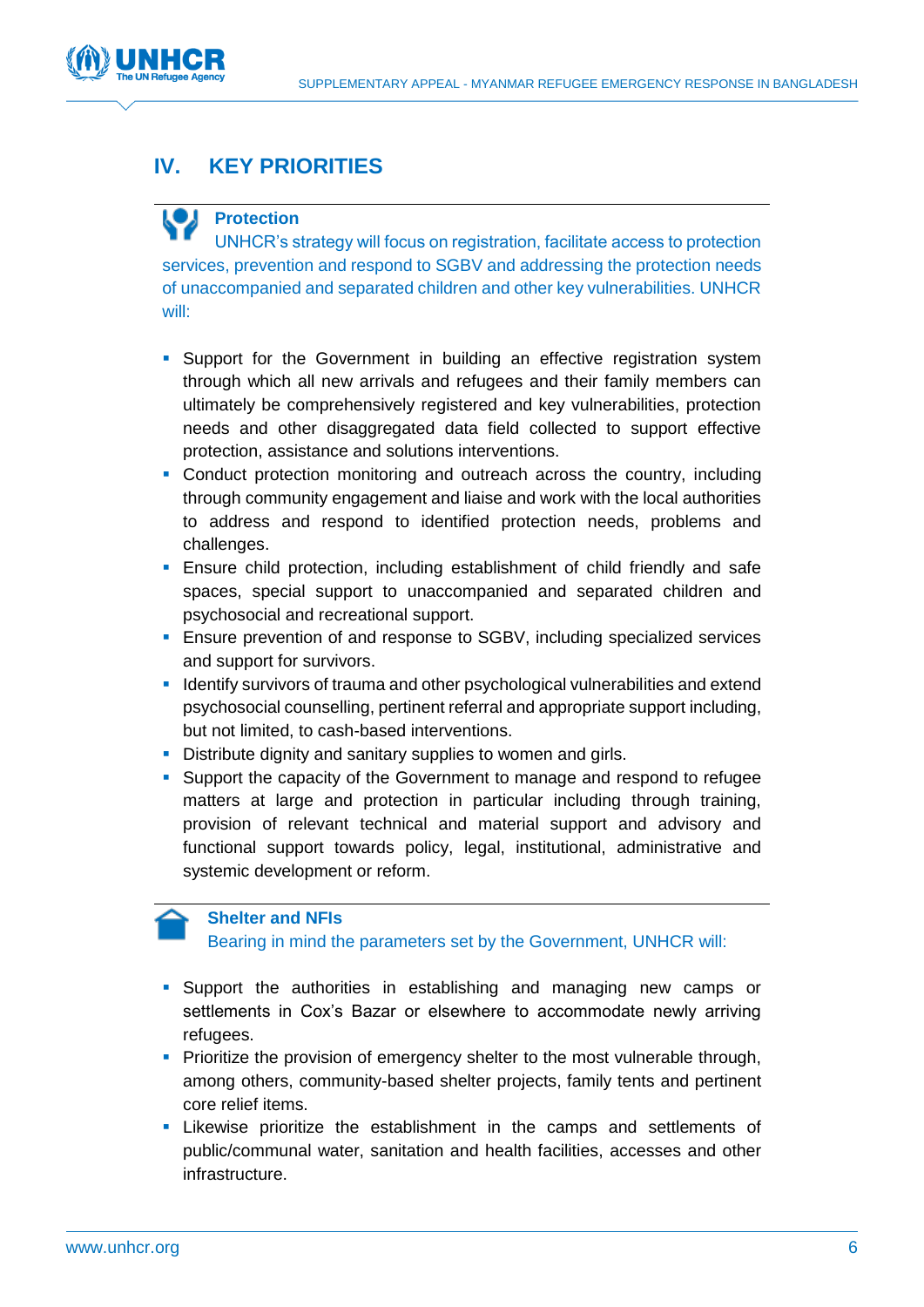

**Support all other newly-arriving refugees to construct their own shelters and** sanitation utilities.

## **Health**

UNHCR will strengthen, expand and support the national health services so as to meet the health needs of the refugees.

- **Provide life-saving health staff, medicines, other means such as ambulances** and support referral services and infrastructure.
- **Support partners to deliver on-site access to primary health care and nutrition** services, including infant and young child feeding.
- **Provide safe and immediate access by the seriously injured or sick to medical** facilities, and facilitate access by the new arrivals to information on humanitarian assistance and available services.
- **Promote preventive health measures through awareness raising of refugees** and communities.

### **Food Security and Nutrition**

UNHCR will support nutrition to minimize avoidable morbidity and mortality of refugees.

- **Support community leaders in distributing food to the new arrivals.**
- **Provide supplementary food for vulnerable people to ensure an adequate** nutritional intake.

## **Water and Sanitation**

UNHCR will support access by refugees to safe water, appropriate sanitation facilities and personal hygiene.

- Upgrade WASH facilities and increase community awareness with preventive health measures.
- **Raise health and hygiene awareness among the refugee and host** populations.



#### **Community Empowerment and Self-Reliance**

UNHCR will strengthen the local capacity to host refugees and promote peaceful coexistence among refugees and with host communities. UNHCR will:

- **Introduce as feasible, alongside the emergency response, elements** addressing medium to long-term needs and objectives.
- **Build up and enhance the medium to long-term elements of its response to** the situation of the refugees at large including, on one hand, resolute pursuit of the right of the refugees to return home in safety, security, dignity and sustainability and, on the other hand, all opportunities for self-sufficiency and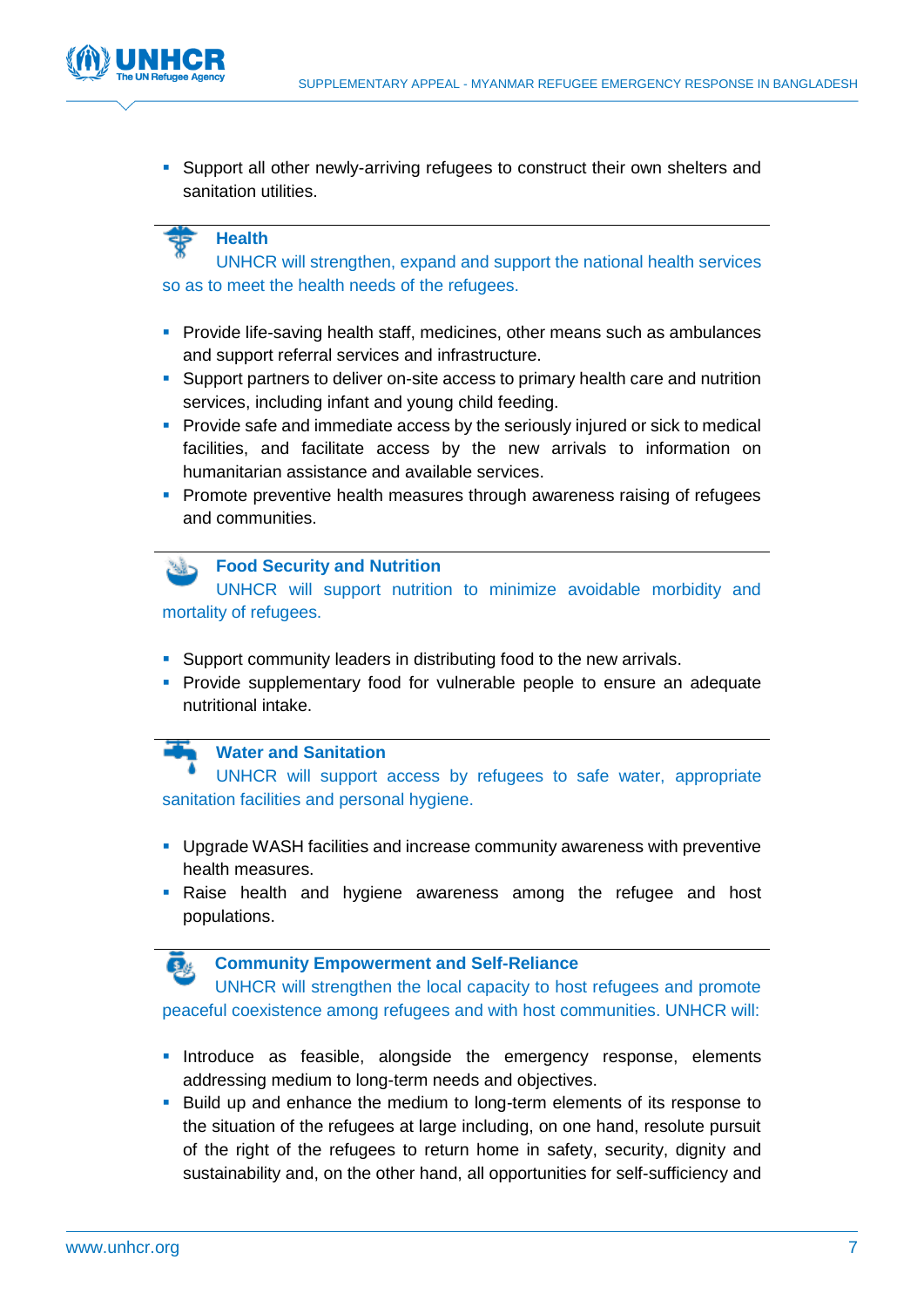

realization in asylum including education for all the refugee children, access to employment and other self-sufficiency options.

- Support, including through multi-purpose cash-based interventions, vulnerable individual refugees and families.
- **Support refugee and host communities in assisting new arrivals.**

## **Logistics and airlifts**

UNHCR will ensure timely provision of immediate life-saving needs and support effective sourcing, transportation, delivery, storage, distribution and accounting for assistance.

- Organize international and local transportation, storage, and distribution of relief items.
- Maintain a constant flow of relief supplies.
- **Establish and maintain vehicle fleet adequate to the response.**

**Establishment and management of camps and infrastructure** M UNHCR will support the Bangladeshi authorities in establishing new sites to accommodate newly arriving refugees and upgrade infrastructure.

- Support the concerned authorities in upgrading or establishing appropriate infrastructure for existing and new sites, and assist in the process of relocating refugees to safe locations.
- Support the authorities for coordination and management of those sites.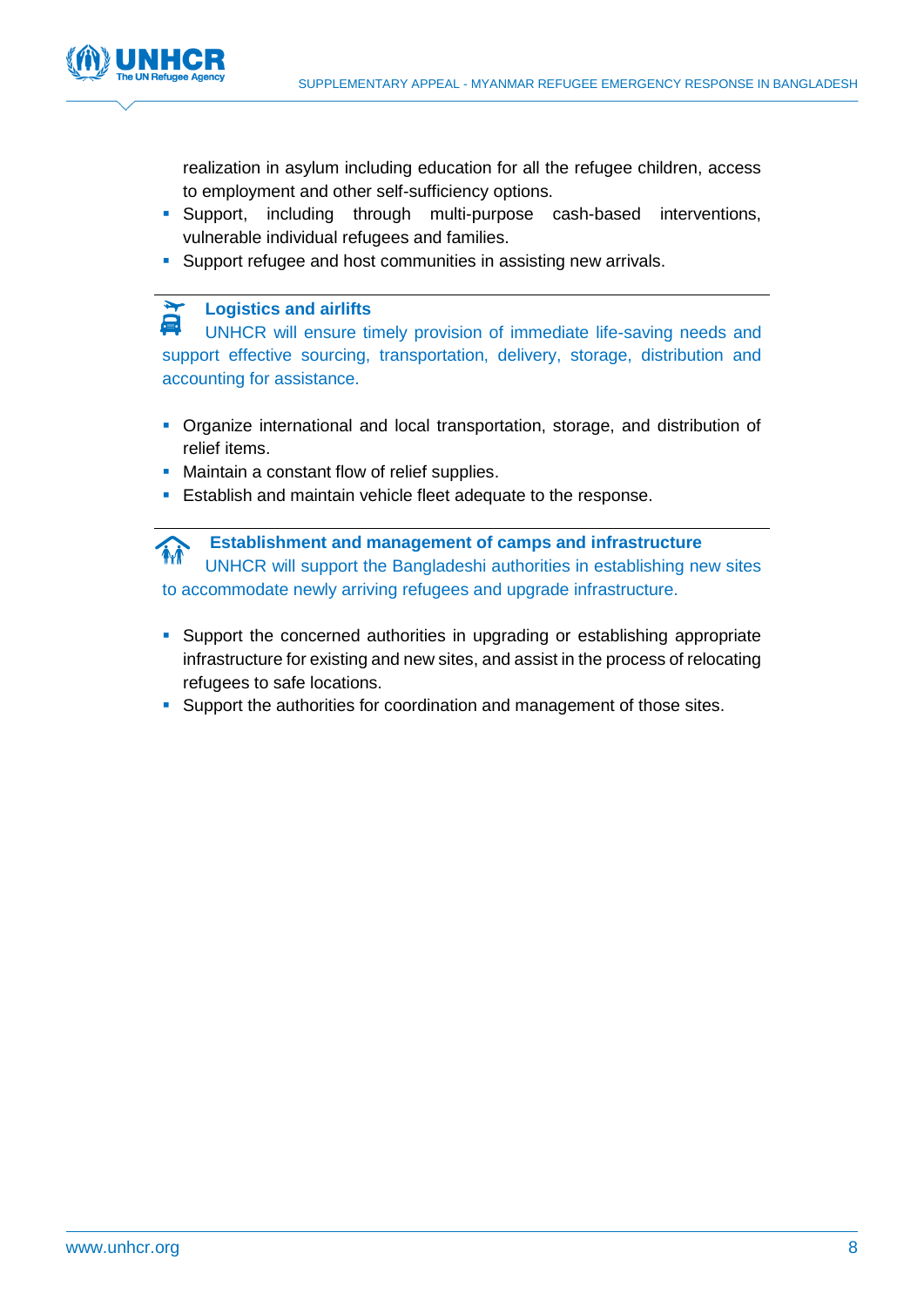

## **V. SUMMARY OF FINANCIAL REQUIRMENTS**

As part of the Myanmar Situation, the additional financial requirements for the emergency in Bangladesh—for urgent activities to provide protection and lifesaving assistance to refugees from Myanmar—amount to \$83.7 million over the six months between September 2017 and February 2018. The additional requirements for 2017 amount to \$57.3 million, and \$26.4 million for 2018. Taking into account the ExCom approved budgets for Bangladesh for 2017 (\$14.1 million) and 2018 (\$14.5 million<sup>2</sup>), total requirements come to \$112.5 million.

|                                                                    | <b>Additional</b> |
|--------------------------------------------------------------------|-------------------|
|                                                                    | requirements      |
|                                                                    | (USD)             |
| <b>Protection</b>                                                  | 7,700,000         |
| Registration and profiling                                         | 3,200,000         |
| <b>Protection outreach</b>                                         | 1,000,000         |
| Child protection                                                   | 1,000,000         |
| SGBV prevention and response                                       | 1,000,000         |
| People with specific needs                                         | 1,500,000         |
| <b>Basic needs and services</b>                                    | 43,500,000        |
| Health                                                             | 5,000,000         |
| <b>Nutrition</b>                                                   | 1,000,000         |
| Water                                                              | 2,500,000         |
| Sanitation and hygiene                                             | 6,500,000         |
| <b>Shelter</b>                                                     | 12,500,000        |
| Basic and domestic items                                           | 16,000,000        |
| <b>Community Empowerment</b>                                       | 5,000,000         |
| <b>Establishment and management of camps and</b><br>infrastructure | 10,500,000        |
| <b>Logistics and airlifts</b>                                      | 9,000,000         |
| <b>Emergency staff deployment</b>                                  | 2,600,000         |
| <b>SUBTOTAL</b>                                                    | 78,300,000        |
| Support costs (7 per cent)                                         | 5,481,000         |
| <b>TOTAL</b>                                                       | 83,781,000        |

*<sup>2</sup> 2018 financial requirements subject to ExCom approval in early October 2017.*